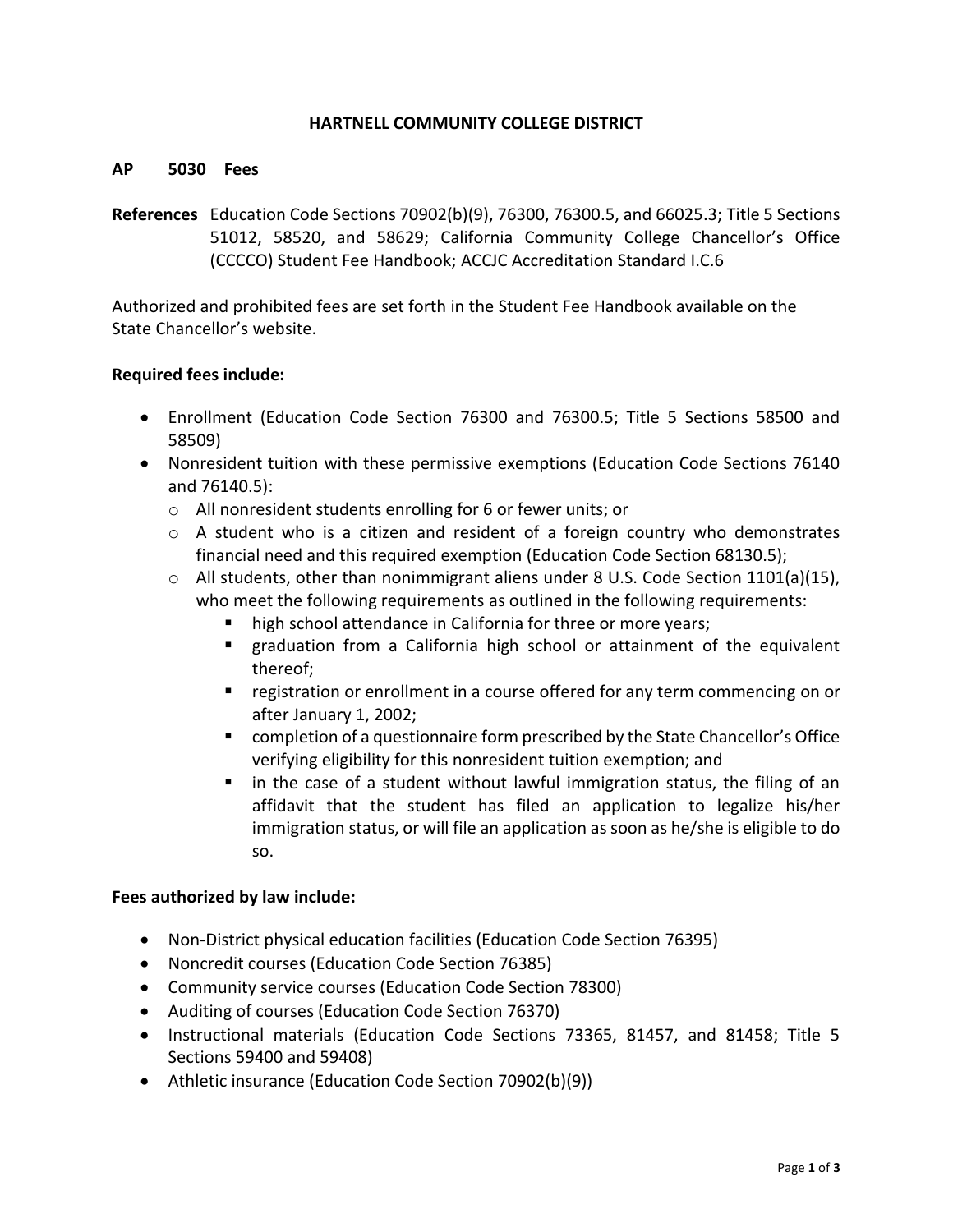- Cross-Enrollment with the California State University (CSU) or University of California (UC) (Education Code Section 66753)
- Health (Education Code Section 76355)
- Parking (Education Code Section 76360)
- Transportation (Education Code Sections 76361 and 82305.6)
- Student representation (Education Code Section 76060.5; Title 5 Sections 54801 and 54805)
- Student Center (Education Code Section 76375; Title 5 Section 58510)
- Copies of student records (Education Code Section 76223)
- Dormitory (Education Code Section 81670)
- Child care (Education Code Sections 79121 et seq. and 66060)
- Nonresident capital outlay (Education Code Section 76141)
- Nonresident application processing (Education Code Section 76142)
- Credit by Examination (Education Code Section 76300; Title 5 Section 55050)
- Use of facilities financed by revenue bonds (Education Code Section 81901(b)(3))
- Refund processing (Title 5 Section 58508)
- Telephone registration (Education Code Section 70902(a))
- Physical fitness test (Education Code Section 70902(b)(9))
- Instructional Tape Lease/Deposit (Education Code Section 70902(b)(9))
- Credit Card Use (Education Code Section 70902(b)(9))
- International Student Medical Insurance (Education Code Section 70902(b)(9))

# **Prohibited fees include:**

- Late application (CCCCO Student Fee Handbook)
- Add/drop (CCCCO Student Fee Handbook)
- Mandatory student activities (CCCCO Student Fee Handbook)
- Student Identification Cards (CCCCO Student Fee Handbook)
- Student Body Organization (CCCCO Student Fee Handbook)
- Nonresident application (CCCCO Student Fee Handbook)
- Field trip (Title 5 Sections 55450 and 55451)
- For dependents of certain veterans (Education Code Section 66025.3)
- For dependents of certain victims of the September 11, 2001, terrorist attacks (CCCCO Student Fee Handbook)
- For certain recipients of the Medal of Honor and certain children of the recipients of the Medal of Honor (Education Code Section 66025.3)
- Required or funded services (CCCCO Student Fee Handbook)
- Refundable deposits (CCCCO Student Fee Handbook)
- Distance education (other than the statutorily authorized enrollment fee) (CCCCO Student Fee Handbook)
- Mandatory mailings (CCCCO Student Fee Handbook)
- Rental of practice rooms (CCCCO Student Fee Handbook)
- Apprenticeship courses (Education Code Section 76350)